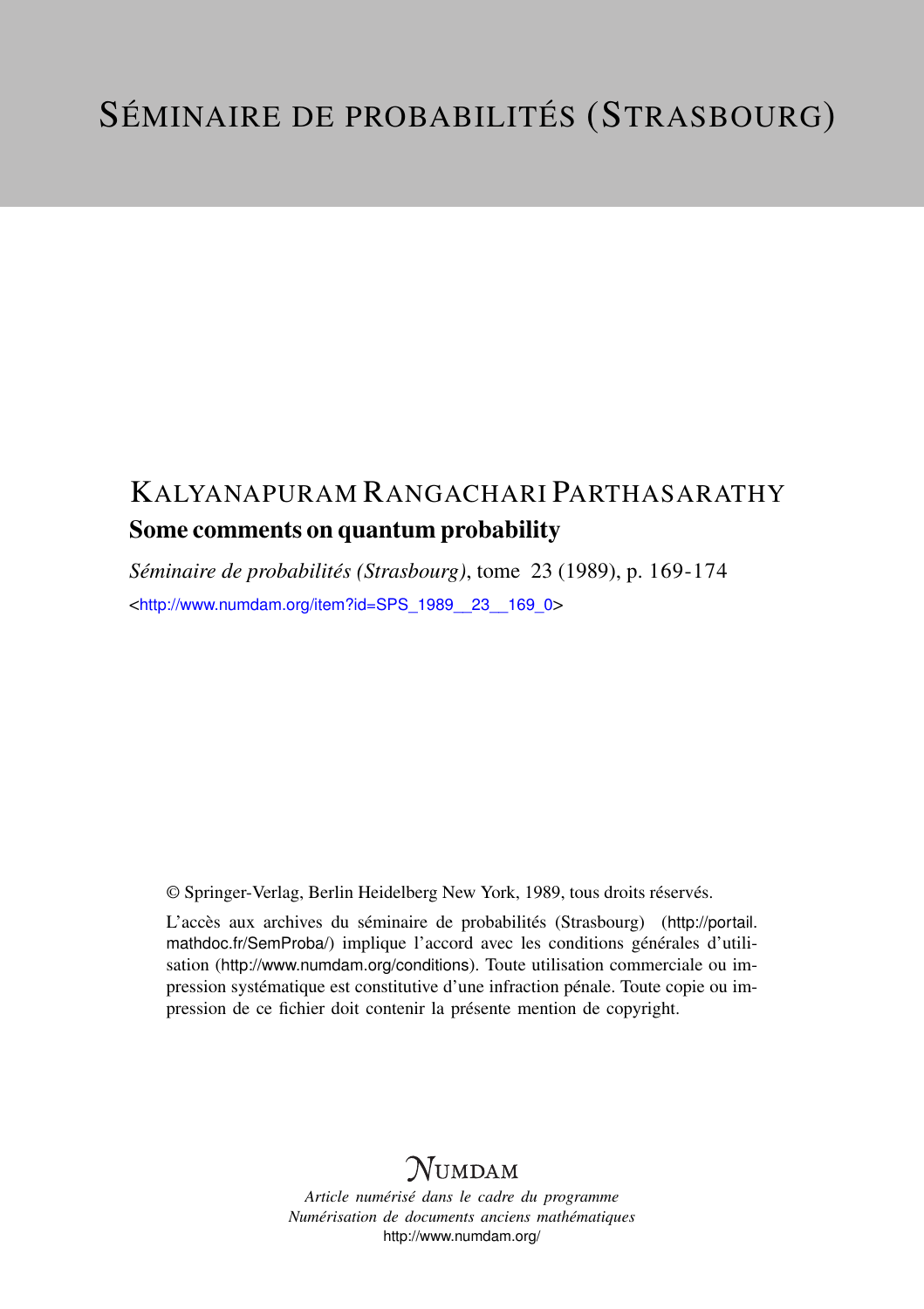## SOME COMMENTS ON QUANTUM PROBABILITY by K.R. Parthasarathy

Indian Statistical Institute, Delhi Centre 7 S.J.S. Sansanwal Marg, New Delhi 110016, India

This is a short expository lecture\* aimed mainly at an audience of classical probability theorists. Strict adherence to rigour is not maintained.

The expectation of a real valued random variable f on a sample space  $\Omega = \{1, 2, ..., n\}$ with probability distribution  $(p_1, p_2, \ldots, p_n)$  can be expressed in two different ways

$$
\mathbb{E}f = \sum p_j f(j) = (p_1, p_2, \dots, p_n) \begin{pmatrix} f(1) \\ f(2) \\ \vdots \\ f(n) \end{pmatrix}
$$
  
Tr 
$$
\begin{pmatrix} p_1 & 0 & 0 & \dots & 0 \\ 0 & p_2 & 0 & \dots & 0 \\ \vdots & \vdots & \vdots & \dots & \vdots \\ 0 & 0 & 0 & \dots & p_n \end{pmatrix} \begin{pmatrix} f(1) & 0 & \dots & 0 \\ 0 & f(2) & \dots & 0 \\ \vdots & \vdots & \dots & \vdots \\ 0 & 0 & \dots & f(n) \end{pmatrix}
$$
 (1)

If  $(\Omega, \mathcal{F}, \mathbb{P})$  is a general probability space and  $f : \Omega \to \mathbb{R}$  is a random variable we can write

$$
\mathbb{E} f = \int f \, d\mathbb{P} = \text{Tr}(\rho \, M_f) = \langle 1 \, , M_f 1 \rangle \tag{2}
$$

where  $\rho$  is the orthogonal projection on the one dimensional subspace  $\mathbb{C}\cdot 1$  in the Hilbert space  $\mathcal{H} = L^2(\mathbb{P})$ ,  $M_f$  is the selfadjoint operator of multiplication by f and 1 denotes the constant function with value unity.

Thus expectation can be expressed in terms of trace when the probability measure and random variable are interpreted as suitable operators in a Hilbert space. If  $\rho$  is a nonnegative selfadjoint operator of unit trace and  $A$  is a selfadjoint operator in a Hilbert space H then we can construct a complete orthonormal basis  $\{e_i\}$  such that

$$
\rho e_j = p_j e_j , p_j \geq 0 , j = 1, 2, \ldots , \sum_j p_j = 1
$$

and write

\_\_\_\_\_\_

$$
\operatorname{Tr}(\rho A) = \langle \sum_{j} p_j^{1/2} e_j \otimes e_j, A \otimes I(\sum_{j} p_j^{1/2} e_j \otimes e_j) \rangle
$$
  
=  $\operatorname{Tr}(\rho' \otimes I)$  (3)

Delivered at the University of Strasbourg on 9/6/88

 $=$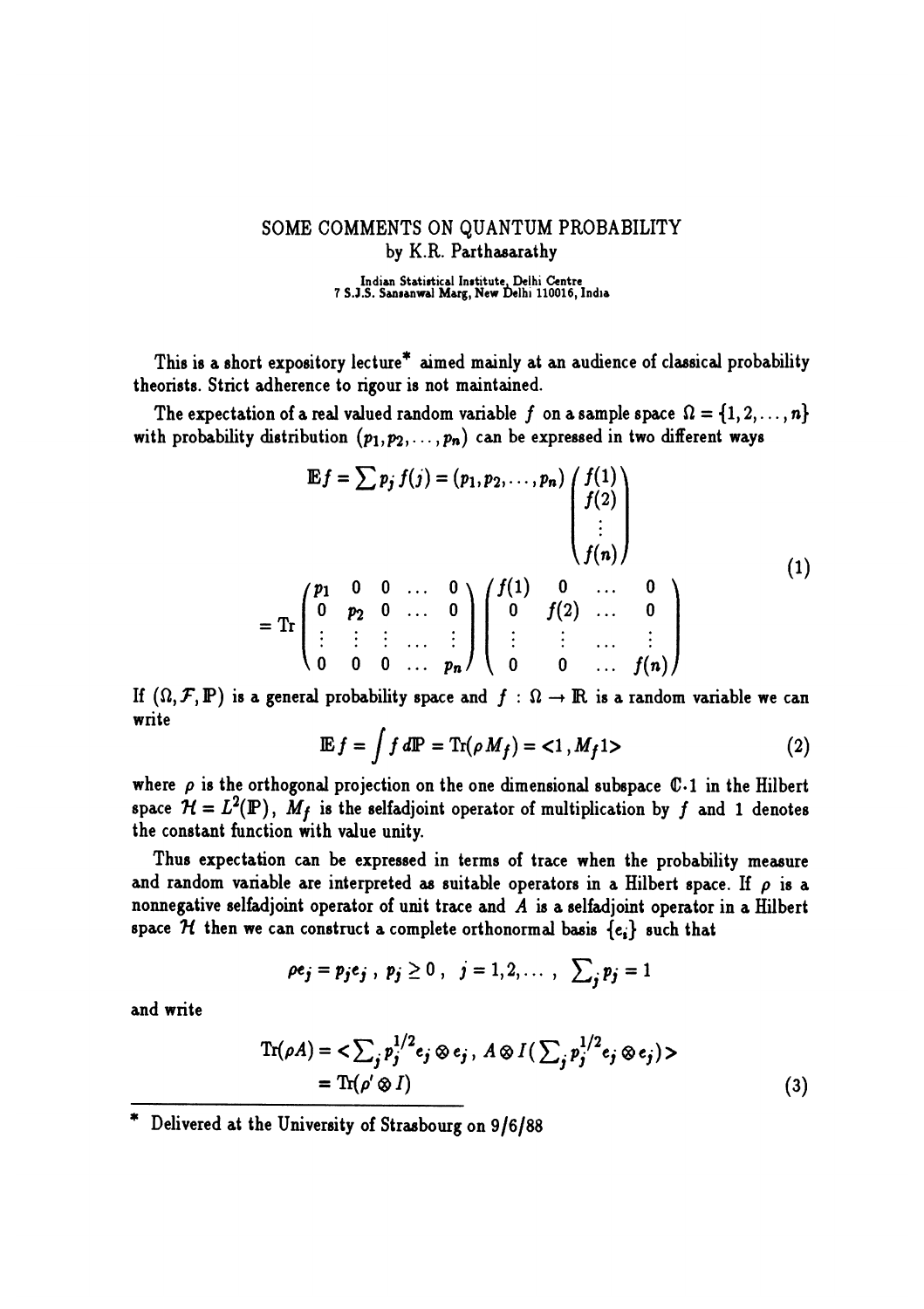where  $\rho'$  is the one dimensional orthogonal projection on the subspace  $\mathbb{C}\cdot(\sum_j p_j^{1/2}e_j\otimes e_j)$ in  $H \otimes H$ . In other words one can view expectation as a diagonal matrix element of a suitable selfadjoint operator in a suitable Hilbert space. Such an interpretation enables us to widen the scope of classical probability by including in  $(1)$  the case of nondiagonal Hermitian matrices or in (2) the case of selfadjoint operators which are not necessarily multiplication by functions. To formalize this procedure we introduce a definition.

DEFINITION. Let  $H$  be a complex separable Hilbert space. Any nonnegative selfadjoint operator of unit trace in  $H$  is called a state. Any selfadjoint operator in  $H$  is called an observable. If  $\rho$  is a state and A is an observable the expectation of A in the state  $\rho$ is defined to be the (real) scalar  $\text{Tr}(\rho A)$  whenever it exists. When A is an orthogonal projection it is called an event (or the indicator of an event). The quantity  $Tr(\rho A^n)$  is called the n-th moment of A in the state  $\rho$ . The function  $\varphi(t) = \text{Tr}(\rho e^{itA})$  is called the characteristic function of the observable A in the state  $\rho$ . If  $A = \int_{\mathbb{R}} x P^A(dx)$  is the spectral resolution of A then for any Borel set  $E \subset \mathbb{R}$ ,  $P^A(E)$  is the event that the value of A lies in E. Then the probability measure  $E \to \text{Tr}(\rho P^A(E))$  on the Borel  $\sigma$ -algebra of  $\mathbb R$  is called the distribution of the observable  $A$  in the state  $\rho$ .

If A has countable spectrum  $\{x_1, x_2, ...\}$  then A is an observable assuming the values  $x_j$  with probabilities  $\text{Tr}(\rho P^A(\{x_j\}))$  where  $P^A(\{x_j\})$  is the projection on the eigensubspace of A for the eigenvalue  $x_j$ . When dim  $\mathcal{H} = d \leq \infty$  every observable A assumes at most  $d$  values, namely the eigenvalues of  $A$ . However, in this case the dimension of the real linear space of all observables is  $d^2$ . This is to be compared with the fact that on a sample space of d points every random variable assumes at most d values, but the linear space of all real valued random variables has dimension d. .

We denote by  $S(\mathcal{H})$  the set of all states in H and by  $Q(\mathcal{H})$  the space of all observables in  $\mathcal{H}$ .  $S(\mathcal{H})$  is a convex set whose extreme points are one dimensional projections, called pure states. Such a pure state is determined by a unit vector up to a multiplicative constant of modulus unity called *phase factor*. By abuse of language any unit vector  $u$  in  $H$  is called a pure state; truly speaking it stands for the one dimensional projection on the subspace  $\mathbb{C}\cdot u\subset\mathcal{H}$ .

If dim  $\mathcal{H} = d \leq \infty$  then as we had already remarked  $Q(\mathcal{H})$  is a real linear space of dimension  $d^2$ . If dim  $H = \infty$  an observable is said to be *bounded* if the corresponding self-adjoint operator is bounded. The set of all bounded observables is a real linear space. If A, B are any two bounded observables then  $AB + BA$  and  $i[A, B] = i(AB - BA)$ are also bounded observables.

If u is a pure state,  $A \in Q(H)$ ,  $u \in Dom(A)$  (the domain of A), then the expectation of A in the state u is  $m = \langle u, Au \rangle$ . If  $u \in Dom (A^2)$  then the variance of A is equal to  $\langle u, A^2u \rangle - \langle u, Au \rangle^2 = ||(A-m)u||^2$ , under the convention that the scalar m and the operator  $mI$  are denoted by the same symbol. For any two bounded observables  $A, B$ and any pure state  $u$  one has the inequality

$$
||(A - m)u|| ||(B - m')u|| \ge \frac{1}{2} |\langle u, i[A, B] u \rangle|
$$
 (4)

where  $m = \langle u, Au \rangle$ ,  $m' = \langle u, Bu \rangle$ . If the spectrum of  $\mathfrak{a} [A, B]$  is contained in the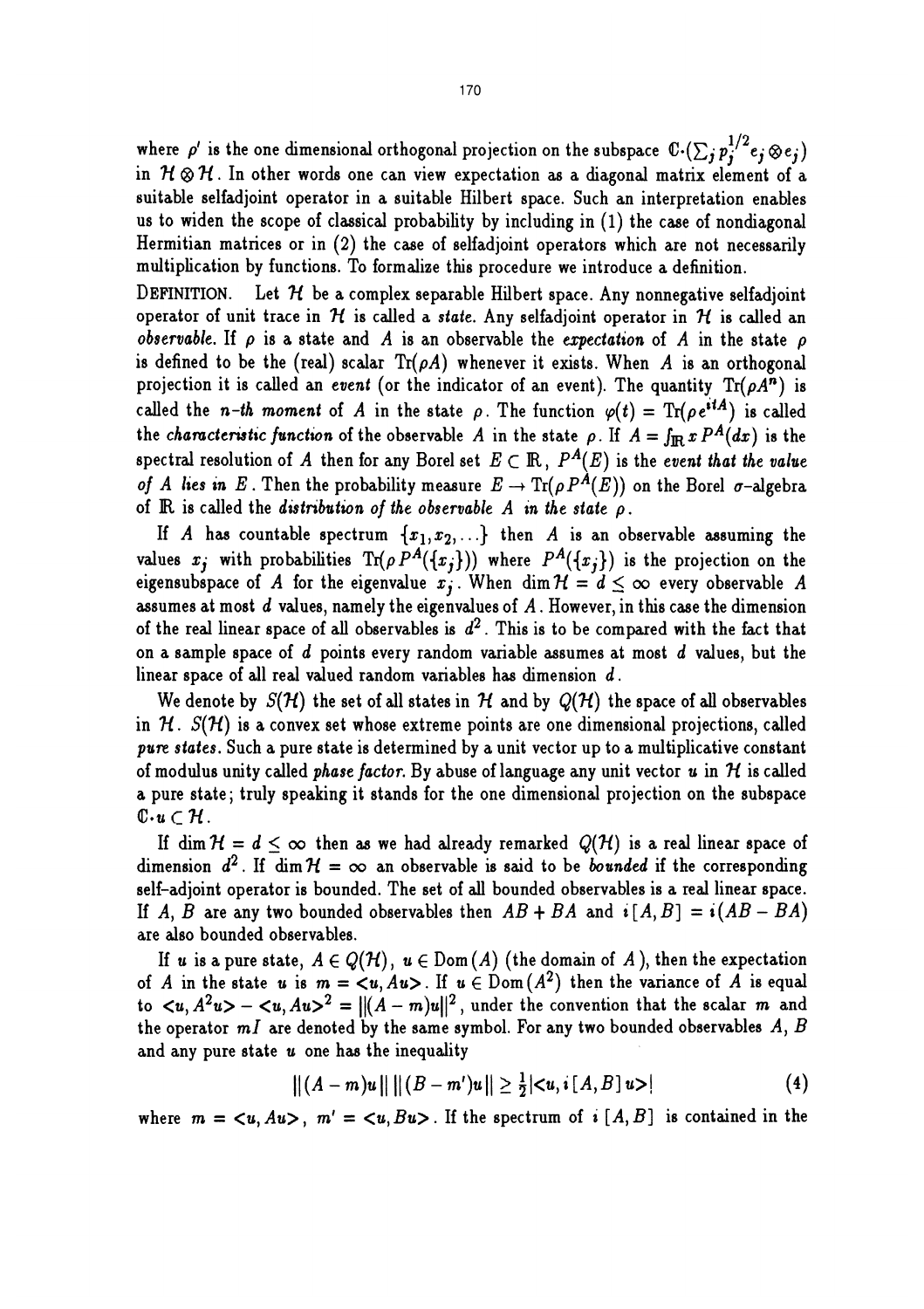set  $\{x : |x| \geq \varepsilon\}$  then the product of the variances of A and B in any pure state is not less than  $\epsilon^2/4$ . This is a mathematical description of Heisenberg's uncertainty principle. It must be compared with the fact that the convex set of all probability distributions has extreme points which are degenerate distributions and the variance of every random variable with respect to a degenerate distribution is zero.

For solving problems in quantum probability it is often useful to identify an observable A with the one-parameter group  $U_i = \exp itA$ ,  $t \in \mathbb{R}$  of unitary operators. Very often one comes across a strongly continuous unitary representation  $g \mapsto U_q$  of a Lie group G in the Hilbert space  $H$  under consideration, and each one-parameter subgroup  $(g_t)$  in G leads to a one-parameter group  $V_t = U_{g_t}$  of unitary operators whose Stone generator provides an observable of (physical) significance. If  $u$  is a pure state, then the positive definite function  $\langle u, U_q u \rangle = \varphi(g)$  provides all the information about the distributions in the state u of these observables.

We shall now examine how different probability distributions, with support in a subset of cardinality at most  $n$  in the real line, can be realized by observables in the  $n$ -dimensional Hilbert space  $\mathbb{C}^n$  in the pure state

$$
u = \begin{pmatrix} 1 \\ 0 \\ 0 \\ \vdots \\ 0 \end{pmatrix}
$$
 (5)

where any element of  $\mathbb{C}^n$  is expressed as a column vector. To this end consider a probability distribution  $p_1, p_2, \ldots, p_n$  over  $\{x_1, x_2, \ldots, x_n\} \subset \mathbb{R}$ . Define the complex numbers  $\psi_j = p_j^{1/2} \exp i\theta_j$  where  $\theta_1, \theta_2, \ldots, \theta_n$  are arbitrary angles. Consider any unitary operator  $U$  of the form

$$
U = \begin{pmatrix} \psi_1 & * & \dots & * \\ \psi_2 & * & \dots & * \\ \vdots & & & \\ \psi_n & * & \dots & * \end{pmatrix}
$$

whose first column in the standard basis of  $\mathbb{C}^n$  consists of  $\psi_1, \ldots, \psi_n$ . Consider the hermitian operator

$$
X = U^{\dagger} \begin{pmatrix} x_1 & & & 0 \\ & x_2 & & \\ & & \ddots & \\ 0 & & & x_n \end{pmatrix} U
$$

where  $\dagger$  denotes adjoint. If  $u$  is defined by (5) then

$$
\langle u, X^r u \rangle = \sum_j p_j x_j^r, \quad r = 1, 2, \dots
$$

In other words the observable X in the state  $u$  has the same moments as the random variable assuming values  $x_1, \ldots, x_n$  with probabilities  $p_1, \ldots, p_n$  respectively. The abundance of choice for the unitary operator  $U$  indicates the tremendous flexibility in realising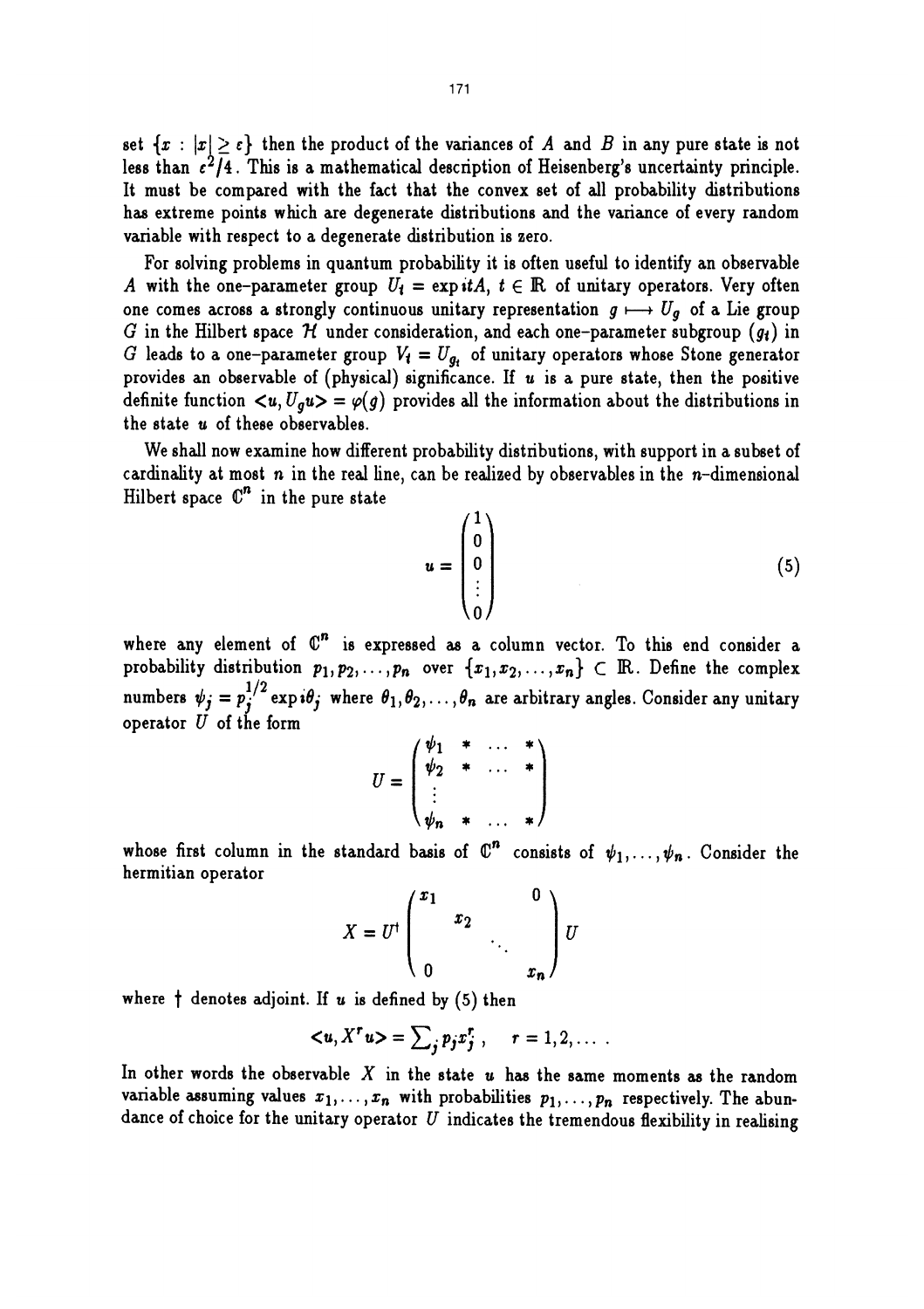a concrete statistical model in the context of quantum probability. As  $U$  varies over the unitary group of  $\mathbb{C}^n$ , any probability distribution over  $x_1, x_2, \ldots, x_n$  is realised by the observable X in the fixed state u. Let  $d = dim \mathcal{H} < \infty$ . Consider k linearly independent observables  $X_1, X_2, \ldots, X_k$  in H. For any state  $\rho$  set

$$
\varphi(t_1, t_2, \ldots, t_k) = \text{Tr}(\ \rho e^{i(t_1 X_1 + \ldots + t_k X_k)}) \quad ; \qquad t_j \in \mathbb{R} \tag{6}
$$

 $\varphi$  is a real analytic function of k variables,  $\varphi(0) = 1$  and for fixed  $(t_1, t_2, \ldots, t_k)$ , positive definite function of t. If the  $X_j$ 's commute then  $\varphi$  is positive definite in  $\mathbb{R}^k$  and hence (by Bochner's theorem) turns out to be the characteristic function of a probability distribution in  $\mathbb{R}^k$ . Since in this case  $X_1, X_2, \ldots, X_k$  can be simultaneously diagonalized by a single orthogonal transformation, the corresponding probability distribution in  $\mathbb{R}^k$  has at most d points in its support. In general  $\varphi$  need not be the characteristic function of any distribution in  $\mathbb{R}^k$ . We do not seem to know which complex valued functions  $\varphi$  of  $k$  real variables can be expressed in the form (6).

If A, B are two bounded observables and  $\rho$  is a state in H, then the covariance between A and B in the state  $\rho$  is the quantity  $Cov(A, B) = Tr(\rho AB) - Tr(\rho A) Tr(\rho B)$ . In general  $Cov(A, B)$  is complex. If  $A_1, A_2, \ldots, A_k$  are any k observables, then the matrix  $(\sigma_{ij}) = (Cov(A_i, A_j))$  is positive semidefinite, and the observables are said to be mutually uncorrelated if  $\sigma_{ij} = 0$  for  $i \neq j$ .

An observable A is called a spin observable if its spectrum is the two point set  $\{-1,1\}$ . Suppose dim  $H = d < \infty$  and  $\rho$  is the state  $d^{-1}I$  (which is the analogue of uniform distribution in a sample space of d points). In H one can find  $d^2-1$  mutually uncorrelated observables of expectation 0 in the state  $\rho$ . This is because  $\text{Tr} AB = \langle A, B \rangle$  is an inner product in the Hilbert space  $\Omega(H)$  of dimension  $d^2$ . We do not know the maximal number of spin observables of expectation 0 which are mutually uncorrelated in the state  $\rho$ . When  $d = 2^r$  this maximal number is  $d^2 - 1$ . This can be seen as follows. Identify H with the r-fold tensor product  $\mathbb{C}^2 \otimes \ldots \otimes \mathbb{C}^2$ . Consider the  $2 \times 2$  matrices  $\sigma_0$  =identity and

$$
\sigma_1 = \begin{pmatrix} 0 & 1 \\ 1 & 0 \end{pmatrix} , \sigma_2 = \begin{pmatrix} 0 & -i \\ i & 0 \end{pmatrix} , \sigma_3 = \begin{pmatrix} 1 & 0 \\ 0 & -1 \end{pmatrix} . \tag{7}
$$

 $\sigma_1$ ,  $\sigma_2$ ,  $\sigma_3$  are the well known Pauli matrices whose eigenvalues are  $\pm 1$ . We have  $\rho =$  $d^{-1}\sigma_0\otimes\ldots\otimes\sigma_0$ . First observe that  $\sigma_1$ ,  $\sigma_2$ ,  $\sigma_3$  are mutually uncorrelated spin observables of expectation 0 in the state  $\sigma_0$ . Let S denote the set of all observables of the form  $A_1 \otimes A_2 \otimes \ldots \otimes A_r$  where each  $A_i$  is any one of the operators  $\sigma_j$ ,  $j = 0, 1, 2, 3$  but not all the  $A_i$ 's are equal to  $\sigma_0$ . Then S is a set of  $d^2-1$  mutually uncorrelated spin observables of expectation 0 in the state  $\rho$ .

The problem concerning spin observables mentioned in the preceding paragraph has a classical analogue which is also open  $*$ . Suppose  $\Omega$  is an n point sample space with uniform distribution and n is even. What is the maximal number of mutually uncorrelated random

Marshall Hall, Combinatorial Theory, John Wiley & Sons, New York 1967, Chapter 4, p.206.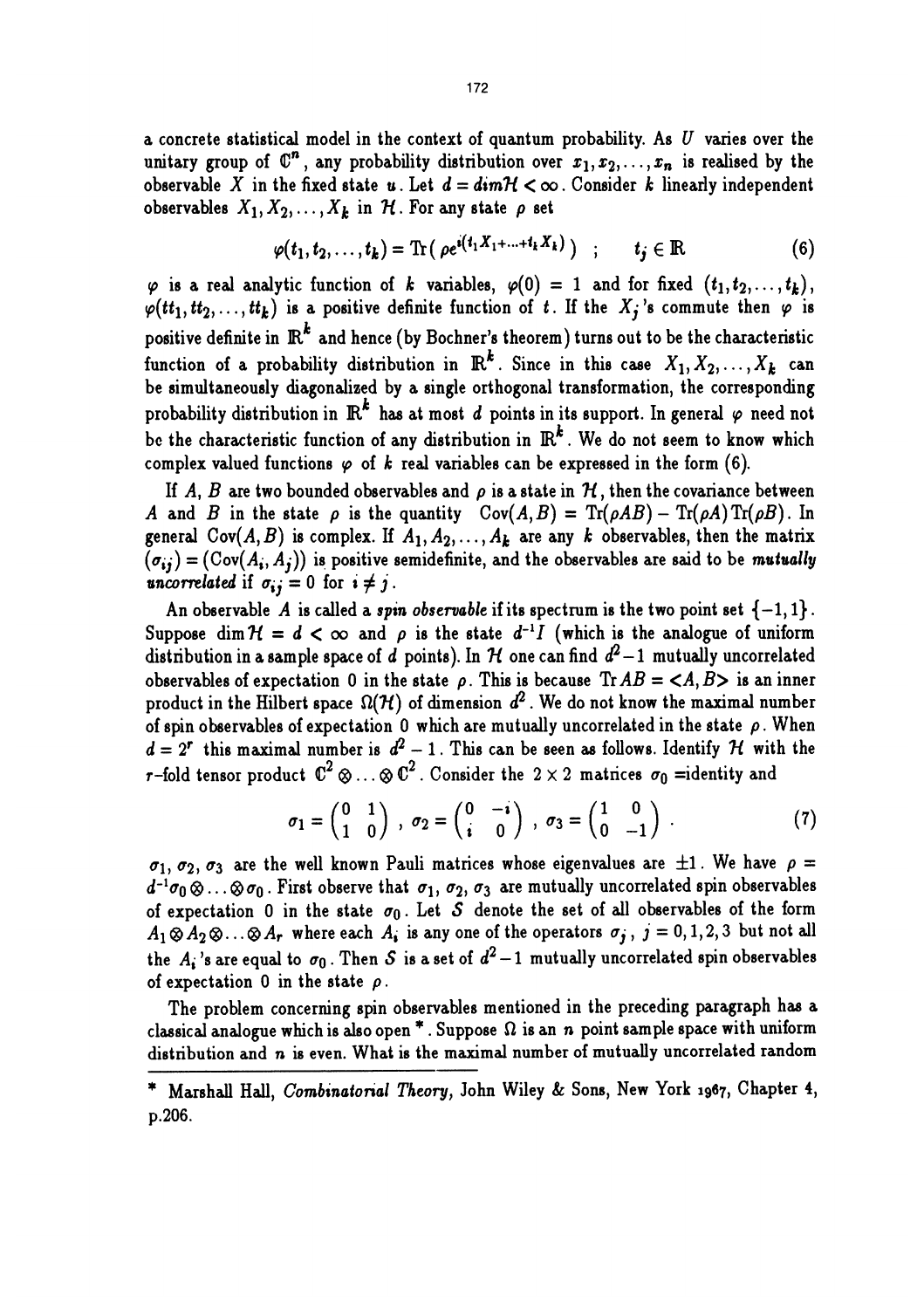variables of expectation 0 on  $\Omega$  assuming the values  $\pm 1$ ? This is related to the problem of Hadamard matrices. If  $n$  is divisible by 4 it is a conjecture that the maximal number is  $n - 1$ . If  $n = 2<sup>r</sup>$  the conjecture is easily shown to be true by considering the matrix  $\begin{pmatrix} 1 & 1 \\ 1 & -1 \end{pmatrix}$  of order 2<sup>r</sup> whose first row consists of 1's only, remaining rows consist of  $\pm 1$  and any two rows are orthogonal.

We now illustrate one of the significant qualitative features of quantum probability by constructing two spin observables A, B such that the spectrum of  $A + B$  is the interval  $[-2,2]$ . Let

$$
\mathcal{H}=L_2\left[0,2\pi\right]\,\oplus L_2\left[0,2\pi\right]\,,
$$

so that any element of H can be expressed as a column vector  $\begin{pmatrix} f(\theta) \\ g(\theta) \end{pmatrix}$  of two functions of  $\theta \in [0, 2\pi]$ . Define

$$
A\begin{pmatrix}f\\g\end{pmatrix}=\begin{pmatrix}f\\-g\end{pmatrix} \quad ; \quad B\begin{pmatrix}f(\theta)\\g(\theta)\end{pmatrix}=\begin{pmatrix}\cos\theta & \sin\theta\\cos\theta & -\cos\theta\end{pmatrix}\begin{pmatrix}f(\theta)\\g(\theta)\end{pmatrix}.
$$

It is clear that A and B are observables with spectrum equal to the two-point set  $\{-1,1\}$ .<br>The operator  $A + B$  which is matrix multiplication by  $\begin{pmatrix} 1 + \cos \theta & \sin \theta \\ \sin \theta & -(1 + \cos \theta) \end{pmatrix}$  has The operator  $A + B$  which is matrix multiplication by  $\begin{pmatrix} 1 + \cos \theta \\ \sin \theta \end{pmatrix}$ Lebesgue spectrum of multiplicity 2. In any state  $A$  and  $B$  have a distribution with support  $\{-1,1\}$ , but  $A+B$  has an absolutely continuous distribution in the interval  $[-2, 2]$ .

There do exist well known examples (from physics) of unbounded observables  $A, B$  with absolutely continuous spectra such that for every  $\epsilon > 0$   $A + \epsilon B$  is defined as an essentially selfadjoint operator whose closure has discrete spectrum.

The quantum probabilistic analogue of the cartesian product of Borel spaces is the tensor product of Hilbert spaces. If  $\mathcal{H}_i$ ,  $i = 1, 2, ..., n$  are Hilbert spaces and  $\rho_i$  is a state in  $\mathcal{H}_i$ for each *i* then  $\rho = \rho_1 \otimes \rho_2 \otimes ... \otimes \rho_n$  is a state in  $\mathcal{H} = \mathcal{H}_1 \otimes \mathcal{H}_2 \otimes ... \otimes \mathcal{H}_n$ . If  $P_i$  is an event in  $\mathcal{H}_i$  for each i and  $P = P_1 \otimes P_2 \otimes \ldots \otimes P_n$  then P is an event in  $\mathcal{H}$  and  $\text{Tr}(\rho P) = \prod_{i=1}^n \text{Tr}(\rho_i P_i)$ .

If  $B_i$  denotes the algebra generated by all bounded observables of the form  $A_1 \otimes$  $A_2 \otimes \ldots \otimes A_i \otimes I \otimes \ldots \otimes I$ , I denoting the identity operator on any Hilbert space, then  $B_1 \subset B_2 \subset \ldots B_n$  and the hermitian elements of  $B_i$  describe all the bounded observables concerning the "systems" described by  $\mathcal{H}_1, \mathcal{H}_2, \ldots, \mathcal{H}_i$ . In other words the increasing sequence  $B_i$ ,  $i = 1, 2, ..., n$  provides the analogue of a filtration in classical probability.

We now make a remark concerning the standard choice of complex Hilbert spaces instead of real ones for doing quantum probability. If  $\mathcal{H}_1$ ,  $\mathcal{H}_2$  are two real spaces of dimension  $d_1, d_2$  respectively then

$$
\dim Q(\mathcal{H}_i) = \frac{d_i(d_i+1)}{2}, i = 1, 2 \quad ; \quad \dim \mathcal{H}_1 \otimes \mathcal{H}_2 = \frac{d_1 d_2(d_1 d_2 + 1)}{2}
$$

and therefore dim $(\mathcal{H}_1 \otimes \mathcal{H}_2) > \dim(\mathcal{H}_1)$  dim $(\mathcal{H}_2)$  for  $d_1, d_2 > 1$ . By our method of putting two quantum systems together through tensor products we seem to get more